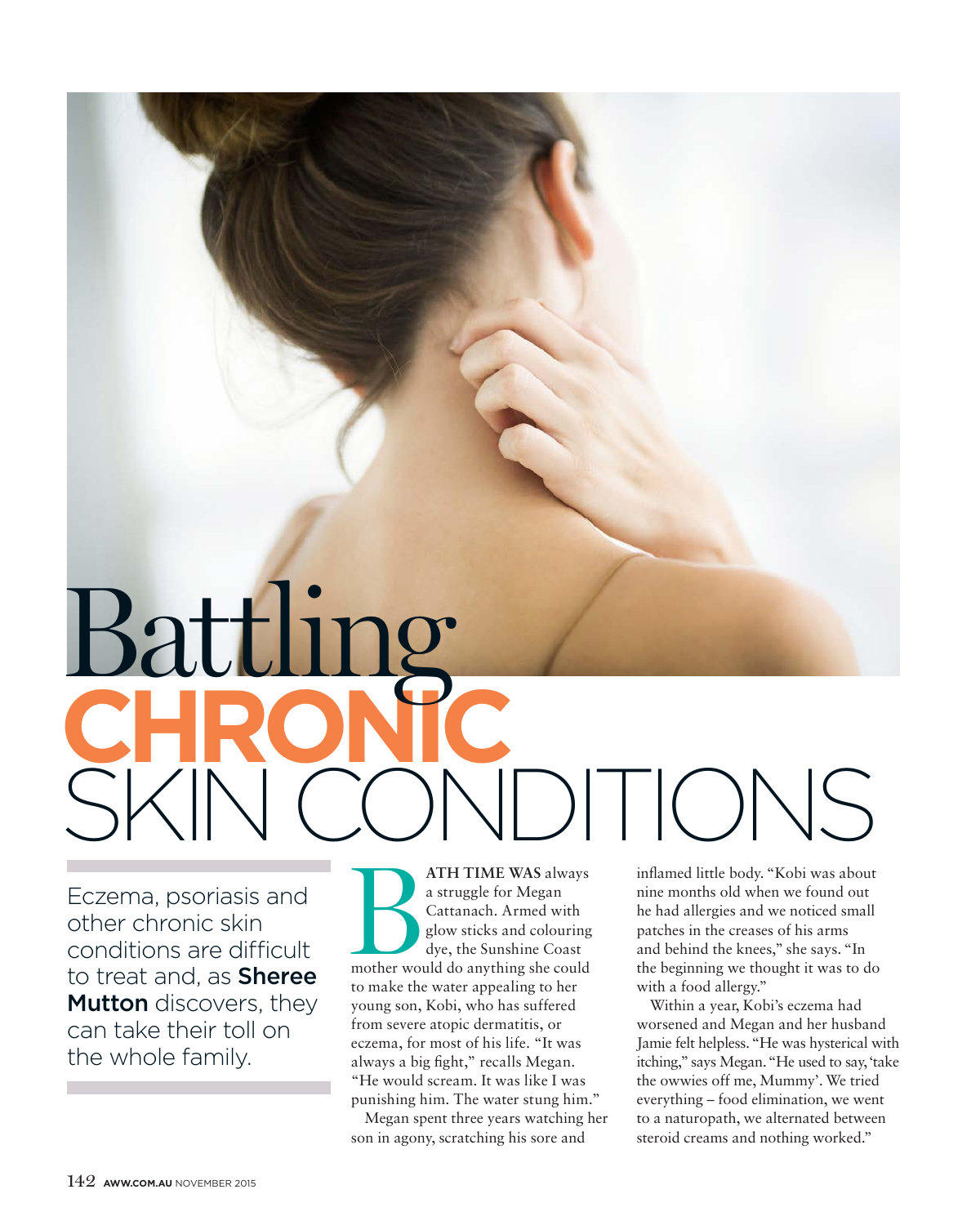### *Seek advice from a professional:* If you're suffering from eczema, psoriasis or another skin condition, see your doctor or dermatologist for a personalised management plan. *Health*

After months of appointments with dermatologists and countless creams, Kobi was categorised in the top 0.5 per cent of severe eczema sufferers and referred to the Royal Children's Hospital in Brisbane. A frustrated Megan was forced to pull Kobi out of family day care and started to work from home to care for him.

"It was physically and emotionally draining," she says. "The worse thing is having a child and feeling like you're doing everything you can to help but really nothing is helping."

According to dermatologist Professor Dedee Murrell, Australia has one of the highest incidences of eczema in the world. "About 15 per cent of the childhood population have eczema in Australia – then about three-quarters grow out of it, but they remain having

## **ECZEMA**

**THE CAUSES** "In many cases it is a genetic weakness of the skin's barrier, along with environmental triggers and irritants, as well as the person's immune response to these," says dermatologist Professor Dedee Murrell.

**TREATMENTS** Professor Murrell says general measures are essential regardless of the other treatments that are being used by the patient. "Baths without soap/shampoo, but with non-fragranced inert bath oils for 10 minutes per day, followed by liberal amounts of a thick, bland, non-perfumed moisturisers are best," she says. "Moisturise all areas of the skin first and then apply specific treatments to the red, itchy areas." Dermatologists or your GP can prescribe steroid creams and immunosuppressive tablets for more severe cases.

...................................

'sensitive skin' so it can recur if triggered by irritants or allergens in adulthood," she says. "Our environment is very clean, dry and has many plant allergens."

Desperate for her son's condition to improve, Megan spent her evenings researching new treatments and solutions, and speaking to other parents with children suffering eczema via social media.

"I saw on *A Current Affair* the Avène Hydrotherapy Center in France as an option for eczema and thought we have to get him there. It was the last resort," says Megan. The centre, located in the south of France, is world-renowned for its thermal spring water which is medically proven to help with chronic skin conditions.

The biggest challenge and downside to the treatment, which requires 21-days of personalised treatments under the care of a dermatologist, is the cost. Megan says it cost her about \$20,000, including flights and accommodation. While other countries do provide rebates for the treatment, none are available here under Medicare or by private health insurers. Megan admits it's a huge deterrent for families who are not comfortable financially, but after seeing the results on children similar to Kobi, she wanted to give it a try.

Although thermal spring water spas are popular in Europe, not a lot is known about them here in Australia, even among medical professionals.

"I have visited the Avène Hydrotherapy Center whilst lecturing in Toulouse nearby and sent some of my patients there," says Professor Murrell. "It is a medical spa which focuses on patients with eczema and they are all referred there by dermatologists. They gain insight into how to take care of their dry and itchy skin from experts in a peaceful environment. They bathe in

the spa water twice daily for 20 minutes each time and drink the water, about one litre per day, and apply moisturisers containing the spring water. Over 100 papers have been published on series of patients whose objective eczema score reduced significantly in three weeks and was maintained at home using these >

## **PSORIASIS**

**THE CAUSES** It's a condition affecting about 2 per cent of Australians, yet there's still a lot we don't know about psoriasis. "The exact cause of psoriasis is still not well understood," says dermatologist Dr Nicholas Stewart from The Skin Hospital. "However, the immune system appears to play a major role," he says. "Psoriasis is a disease which can affect the skin, scalp, nails and joints. It is equally common in men and women. Both children and adults can be affected, but the peak onset is seen in early adult life (15-25 years) and another in late middle-age (50-60 years)."

**TREATMENTS** Although there is no cure for psoriasis, there are many effective treatment options to control the disease in most patients. "It is not unusual to trial several therapies or combine therapies before the disease can be brought under control," says Dr Stewart. "It is important to pursue all treatments under medical supervision. When psoriasis affects small areas, topical therapies (creams and ointments) may be the best option. Moisturisers used alone or combined with topical corticosteroids can be very helpful," he adds. "Compounded topical preparations (i.e. those made up specifically by the pharmacist) allow a combination of ingredients tailored specifically for the affected area of skin." 

ALAMY.